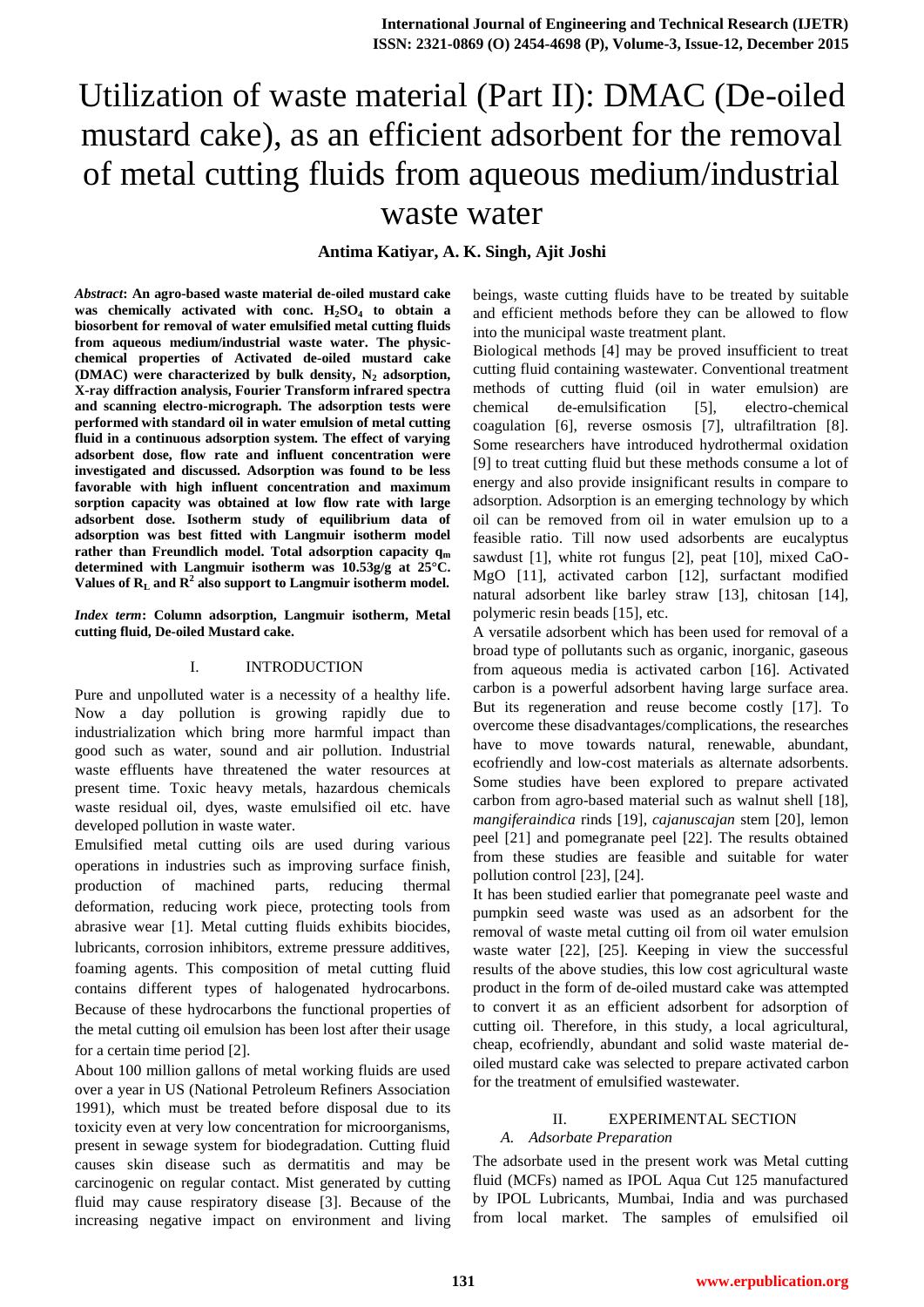wastewater called adsorbate were prepared by mixing the different volume of MCFs in 100ml of deionized water with blending in an electric mixer at high speed for 10-12min, for stabilizing the solution. The resultant solution was milky white, having density  $0.824$ g/cm<sup>3</sup> and viscosity  $0.033$ Pa.s at 30ºC measured with pycnometer and ASTM D445 respectively.

# *B. Adsorbent Preparation*

De-oiled mustard cake was collected from local oil refining mill and crushed into small pieces with the help of ball mill. Raw material was washed with distilled water continuously and then with deionized water for removal of dirt particles and water soluble bio-molecules. After thoroughly washing material were dried in sunlight until the moisture was partially evaporated. The material was further dried in hot air oven at 100ºC for 2-3h until the residual moisture was completely evaporated and showed constant weight. The activated carbon of agro-waste material were produced by using the method reported elsewhere [26]. The dried material was grounded to a fine powder and made homogeneous through 90-300μm sieve and preserved in desiccators for the activation process. They were carefully labelled as DMC.

The dried material was treated with concentrated  $H_2SO_4$ acid in the ratio 1: 2.8 by weight and kept in an air oven at 185º±5ºC for 24 h. The carbonized material was cooled and washed several times with deionized water. After washing it was soaked in  $1\%$  NaHCO<sub>3</sub> solution for 12h for removal of residual acid and again washed with deionized water until the pH<7 was reached. Then the material was dried at 105º±5ºC for 7-8h up to constant weight and labelled as DMAC for further adsorption procedure.

# *C. Characterization of Adsorbent*

The characteristics of DMAC adsorbent were analyzed by using conventional and analytical techniques. Moisture content was determined by using ASTM D 2867-99 Method. The total carbon yield was determined manually with the help of percentage of ratio of dried activated deoiled mustard cake (DMAC) to the weight of pre-treated DMC used in carbonization and activation process. Iodine number was determined according to ASTM D 4607-94 method and bulk density was examined by standard procedure [27]. The Brunauer-Emett-Teller (BET) equation and  $p/p_0 = 0.94$  were employed to obtain BET surface area and pore volume from  $N_2$  adsorption data respectively.

# *D. Sorption Experiment*

All experiments were conducted in a Pyrex glass column of 30mm inner diameter and 200mm long, in a downward flow of the oil in water emulsion with peristaltic pump (at fixed temperature 25ºC). Two different measured quantity of adsorbent were used in the experiment at which column have two different bed heights (40mm and 92mm). Prior to each experiment, the column filled with adsorbent was rinsed up with water to remove air bubble. The oil in water emulsion was forced through the column by a pump at three flow rates (20ml/min, 35ml/min and 50ml/min). The effect of varying operating conditions such as flow rate, column/bed height and influent concentrations (pH range 8- 9) on sorption capacity of adsorbent were studied by measuring the oil concentration in effluent as a function of time.

Oil concentrations were determined by COD analysis, using reactor digestion method [28] on ELICO Double beam SL 210 UV Vis Spectrophotometer.

# *E. Fourier Transform Infrared (FTIR) Spectroscopy, SEM and XRD analysis*

Fourier Transform Infrared Spectra of DMAC and oil loaded DMAC were collected on a Perkin Elmer Spectrum version 10.03.05 from 4000 to 400cm<sup>-1</sup>.

The surface morphology of the DMAC before and after metal cutting oil adsorption were examined with a SEM (Model: Zeiss EVOMA 10) at 20kV.

X-ray diffraction study for nature of prepared activated carbons from Deoiled Mustard Cake was carried out using Philip's Analytical Instrument (40 kW/30 mA) from 0º to 80º (2ϴ) ranges.

# III. RESULT AND DISCUSSION *A. Physico-Chemical Characterization*

The detailed physical characteristics of de-oiled mustard cake activated carbon (DMAC) are given in Table I. The Iodine no. and porosity of activated carbon are inter-related. Activated carbon having high iodine number (>900) also has numerically similar large surface area whereas for low surface area the correlation breaks and falls away [29]. DMAC has low surface area in compare to PGAC and PSAC both.

**Table1. Quantitative characterization of Activated Carbon of De-oiled Mustard Cake (PSAC)** 

| <b>Characteristics</b> | <b>DMAC</b>  |
|------------------------|--------------|
| Moisture Content       | 5.7%         |
|                        |              |
| Carbon Yield           | 3%           |
| Iodine No.             | 263          |
| Pore Volume            | 36.6%        |
| Surface Area           | $28.2 m^2/g$ |
| <b>Bulk Density</b>    | $0.869$ g/ml |
|                        |              |

# *B. XRD, FTIR and SEM*

XRD pattern of DMAC before and after metal cutting oil adsorption are shown in Fig. 1(a) and (b) respectively. The appearance of a broad peak at  $2\theta \sim 24^\circ$  in Fig. 1 (a) indicated (a)

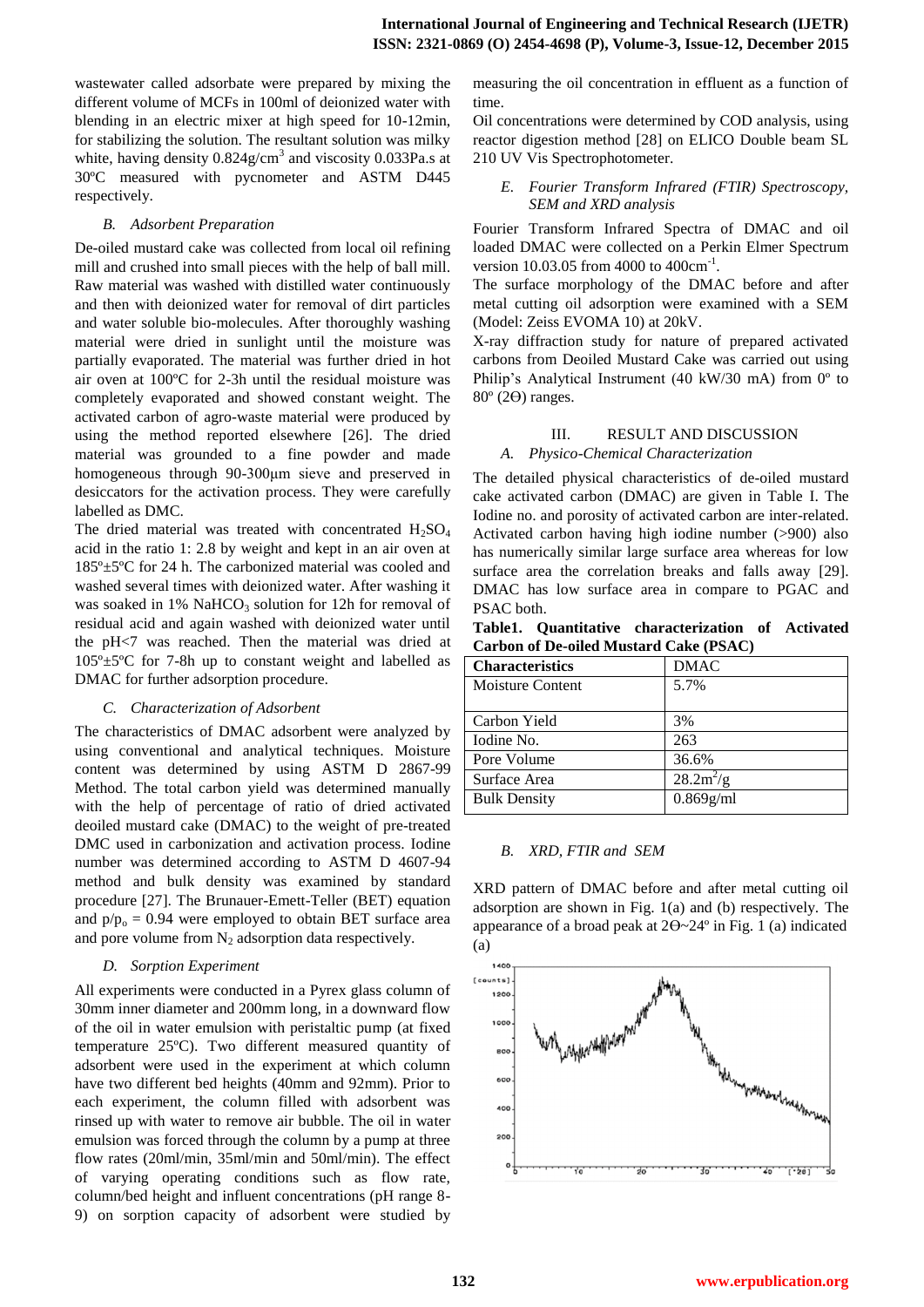

Fig. 1. X-Ray diffraction pattern of (a) DMAC before adsorption (b) metal cutting oil loaded DMAC after adsorption

that the silica present in DMAC, that was amorphous in nature [30]. It was concluded that XRD pattern for prepared de-oiled mustard cake activated carbon indicated a shape of typical amorphous carbon. The XRD analyses show that the activated carbon prepared from De-oiled mustard cake was clearly formed in amorphous state. Metal cutting oil was adsorbed on de-oiled mustard cake activated carbon after adsorption. This statement was supported by the XRD pattern of activated carbon after adsorption of cutting oil shown in Fig. 1(b). The oil loaded DMAC in Fig. 1(b) shows a little deviation in nature of adsorbent with a sharp peak at 2ϴ~27º reveals the partial crystalline nature of adsorbent DMAC.

The FTIR spectra of DMAC before and after metal cutting oil adsorption are shown in Fig.2 by spectra (a) and (b) respectively. Fig. 2(a) illustrate the functional groups and surface properties of the adsorbent by FTIR spectrum. The spectra of the adsorbent are as evidenced by the presence of a large number of peaks. The peaks obtained at 3424cm<sup>-1</sup> in following Figures indicate the presence of O-H group. The peaks in the range  $3000 \text{cm}^{-1}$  – 2840cm<sup>-1</sup> represent the absorption arising due to C-H stretching. Peaks at 2959cm -1 due to  $-CH_3$  asymmetric stretching vibrations, 2926cm  $^{-1}$ due to  $-CH_2$  asymmetric stretching vibrations and 2856cm  $\overline{C}$  $1$  due to  $-CH_2$  symmetric stretching arise. Peaks at 1458cm  $^{-1}$ <sup>1</sup>, 1447cm<sup>-1</sup> in Fig. 2(a) are due to  $-CH_2$  symmetric bending and  $-CH_3$  asymmetric bending.





Fig 2. FTIR spectra of (a) DMAC before adsorption (b) DMAC after adsorption of metal cutting oil

The peaks in the range  $1630-1600 \text{cm}^{-1}$  of H-O-H bending mode show the presence of lattice water in adsorbent and N-H bending vibrations of primary amines is observed with the peak at  $1628 \text{cm}^{-1}$ .

The most characteristic absorption of poly-nuclear aromatics results from C-H out of plane bending vibrations of a β-substituted naphthalene of 4 adjacent hydrogen at  $759 \text{cm}^{-1}$  –  $742 \text{cm}^{-1}$  frequency. These bands can be correlated with the number of adjacent hydrogen atoms on the ring. Strong absorption due to asymmetrical C-O-C stretching in vinyl ethers occurs in the  $1228 \text{cm}^{-1}$  with a strong symmetrical band at  $1041 \text{cm}^{-1}$  or  $1042 \text{cm}^{-1}$  (1075-1020cm -1 range) [31]. 1072cm -1 – 1040cm -1 wave number is associated with the C-O stretching due to presence of cellulose, hemicellulose and lignin content in the activated carbon [32]. The FTIR spectra of adsorbent DMAC after metal cutting oil adsorption are shown in Fig. 2(b) spectrum contain the peaks at  $1123$ cm<sup>-1</sup> because of asymmetrical C-O-C stretching. The presence of peak at 1274cm<sup>-1</sup> shows C-O-C asymmetric stretching of aryl alkyl ether group and the peak at 1382cm <sup>-1</sup> shows the aldehydic C-H bending vibration. The carboxylate ion of a carboxylic acid gives rise to 2 bands: a strong asymmetric stretching band near 1650-1550cm  $^{-1}$  (at 1626cm  $^{-1}$ ) and a weaker symmetrical stretching band near  $1400 \text{cm}^{-1}$ . C-N stretching band of primary amide also occurs near 1400cm<sup>-1</sup>, this reveals the attachment of amido group at the surface. The presence of peak at 743cm $^{-1}$  are due to  $CH_2$  deformation and C-H out of plane bending. Possibility of benzoates absorb at 1729cm -1 due to conjugation of an aryl group or other unsaturation with the carbonyl group causes this C=O stretch to be lower than normal frequency. A weak peak visible at  $2359 \text{cm}^{-1}$ corresponds to the stretching vibration of the C-O for carbon mono-oxide or carbon dioxide derivatives.

The results shows that some peaks are shifted and new peaks are also appeared. The differences in peak position and intensity in the spectra suggested the attachment of new functional groups of metal cutting oil adsorbed at the surface of adsorbents DMAC.

The SEM micrographs of DMAC before and after adsorption of metal cutting oil are shown in Fig.3 by (a) and (b) respectively. It is clear from the micrographs that DMAC has sufficient numbers of pores on a rough and snare type structure of surface where the oil droplets may be trapped and adsorbed easily. Fig 3(b) indicates that a layer of oil has spread over the surface of DMAC.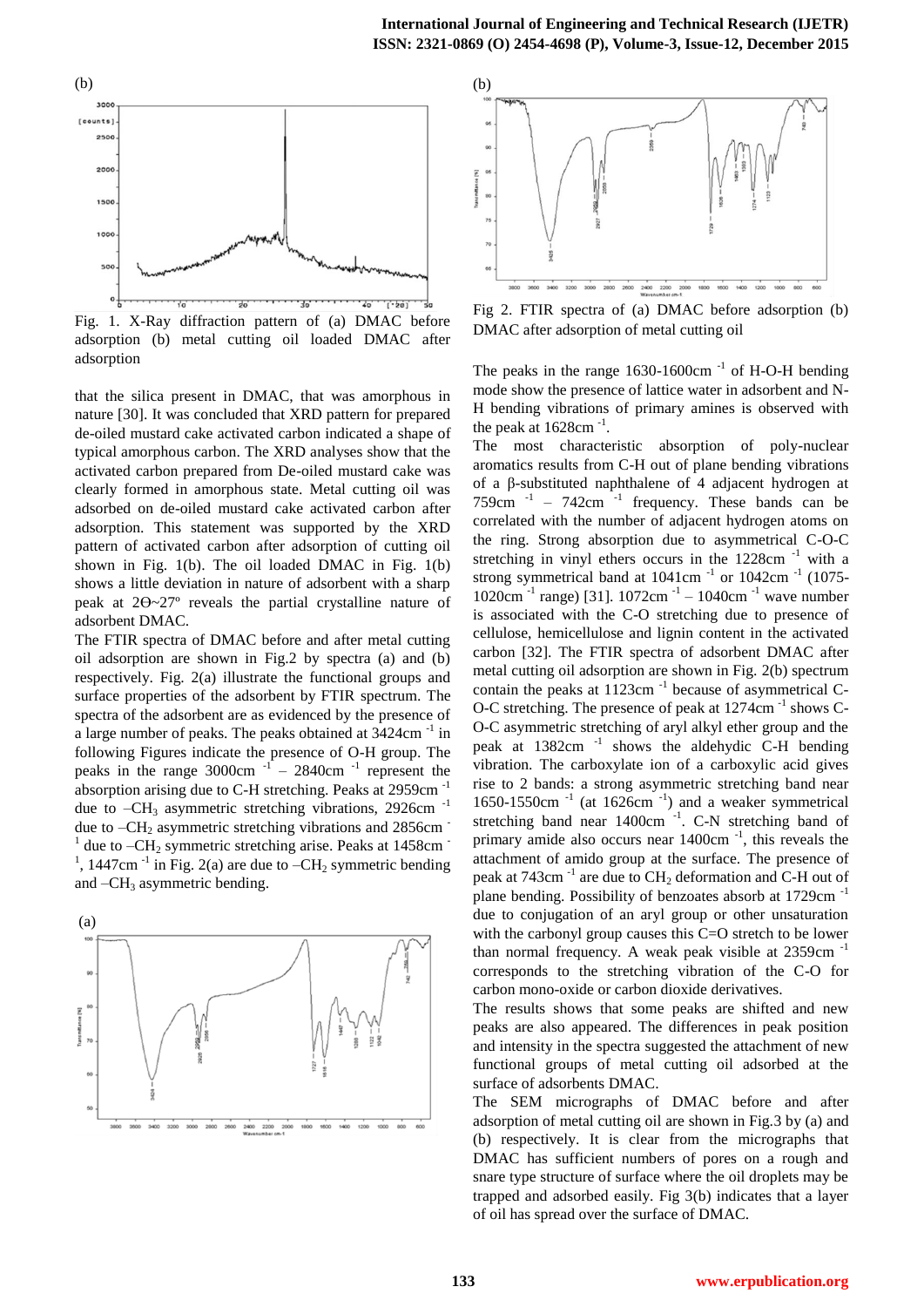

Fig.3. SEM micrographs of DMAC (a) without adsorption (b) with adsorbed metal cutting oil

The COD removal yield obtained by treating o/w emulsion of metal cutting oil with adsorption on DMAC is plotted against influent concentrations in Fig 4. For the emulsified oil, the removal yield reached a maximum value 0.835 at the influent conc. 2% and decreased progressively with an increase in influent concentration.

#### *C. Adsorption study in Continuous mode*

All the experimental set up with oil in water emulsion of initial concentration  $C_0$  (%v/v) = 1%, 1.5%, 2%, 2.5%, 3% were at 25ºC and introduced into the column at a certain flow rate with the help of pump. The adsorption of adsorbate through column process can be described in terms of breakthrough curves. The time to attain the breakpoint and the exhaustion point are two main characteristics for understanding the dynamic responses of an adsorption column. There is maximum sorption occurred break point reached (up to 50%) and no more possibility of adsorption remains when the curve reached at exhaustion point.

The prepared oil in water emulsion of concentration  $C_0=1\%$ was introduced into the adsorption column of height 92mm with a downward flow of 35ml/min at 25ºC. The evolution of oil quantity in the effluent was tabulated and represented in Fig. 5(a), which were confirmed by breakthrough curve of adsorption system shown in Fig 5(b).

The experimental data of Fig 5 were explored that under the operating conditions ( $C_0$ = 1%, D=35ml/min, H=92mm and T=25ºC) the breakthrough volume was 8L and an equilibrium volume was at 16.45L. The holdup showed the sorption capacity would be  $3.965g/g$ .



Fig 4. COD removal yield of different conc. of metal cutting O/W emulsion



Fig  $5(a)$  & (b). Column hold up and breakthrough curve for the adsorption of metal cutting oil on DMAC at initial conc.  $C<sub>o</sub>=1.0%$  with bed height H=92mm and flow rate D=35ml/min.

## *D. Sorption affected with emulsion flow rate (D)*

The breakthrough curves showing the effect of variation in flow rate of O/W emulsion on the column performance of adsorbents DMAC are represented in Fig. 6. The flow rate varied as 20ml/min., 35ml/min. and 50ml/min. for column of DMAC at bed height H=40mm, influent concentration  $C_0$ =1.0% at T=25°C each. The emulsion flow plays important role in the ejection of oil quantity in the effluent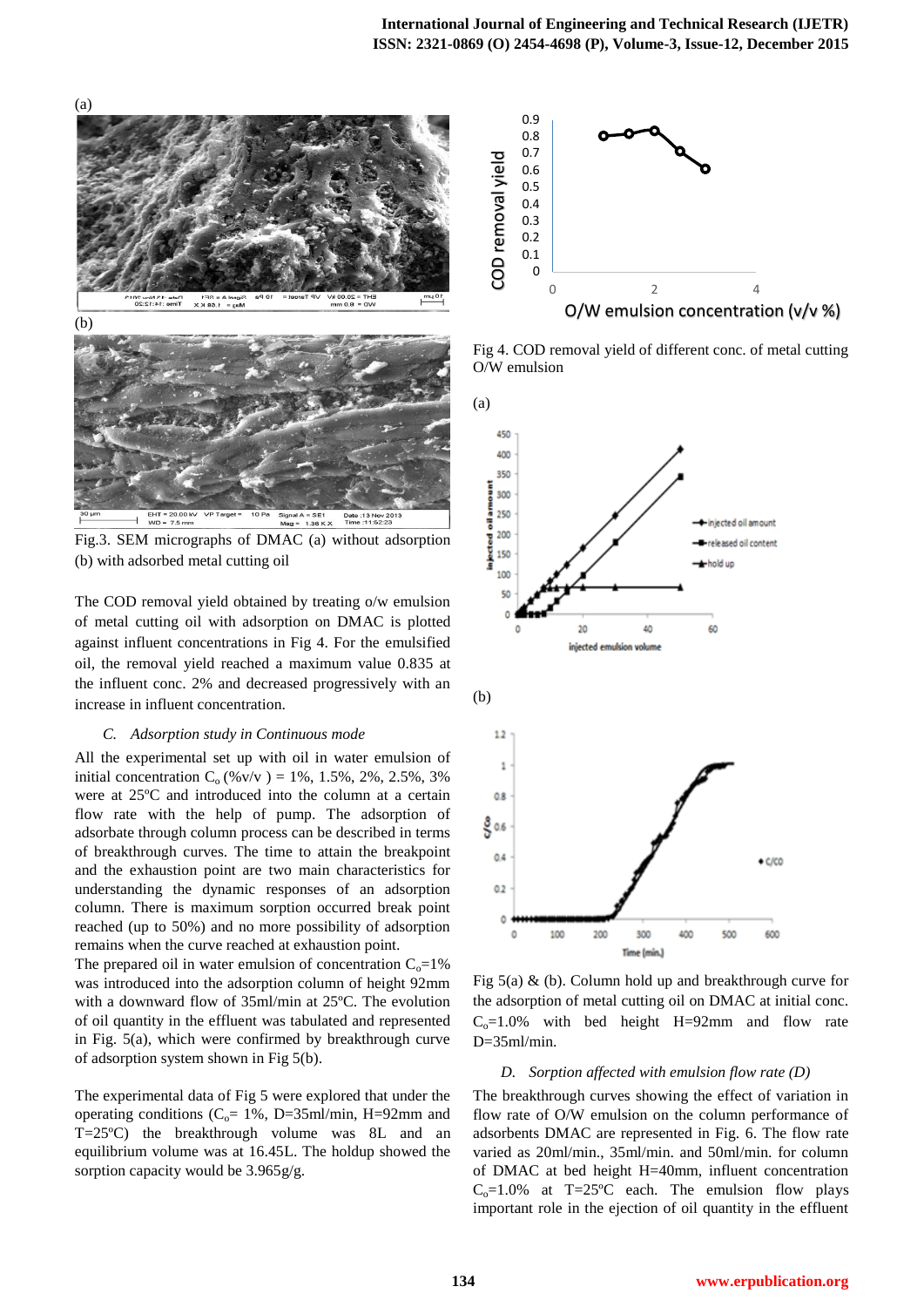at lower influent concentration  $C_0$ . As shown in figures, the breakthrough curve at low flow rate i.e. 20ml/min for DMAC have long depth adsorption zone up to breakpoint 310min. This shows the sufficient residence time of oil droplets within the column which is large enough to be entrapped and favored the maximum sorption before break point.

However, in Fig 6, at flow rate higher to a certain flow rate the adsorbent PSAC has not enough void spaces to retain more oil droplets present in the influent. As a result the break point reached earlier and a short depth adsorption zone occurred which shows the better sorption capacity of the column at low circulation flow rate.



Fig. 6. Effect of varying flow rate of O/W emulsion on the adsorption of metal cutting oil on DMAC adsorbent at a fixed influent concentration  $C_0$ = 1.0%, H=40mm and  $T=25^{\circ}C$ .

#### *E. Sorption affected with column bed length*

At fixed initial influent concentration at  $C_0=8.24g/L$  and 35ml/min. flow rate for the adsorbent DMAC, the bed length of 40mm and 92mm corresponding to 9g and 17g of DMAC, both were varied to study the variation effect. The breakthrough points at studied parameters of DMAC adsorbent are 105min. and 225min. respectively. As shown in Fig. 7 the large depth adsorption zone occurred in breakthrough curve of bed length 92mm. A significant change was observed in adsorption capacity with the large bed length in compare to lower one. The fact suggests large bed length provides more binding sites for adherence of oil droplets and more surface area to treat large volume of O/W emulsion because amount of adsorbent in bed was directly proportional to the surface area availability.



Fig. 7. Effect of varying adsorbent amount (column/ bed length H of DMAC adsorbent) of metal cutting O/W

emulsion at a fixed influent concentration  $C_0$ = 1.0%, flow rate D=35ml/min. and T=25ºC.

The lower bed length also has the limitations of axial dispersion phenomena, reduced solute diffusion and binding sites availability.

## *F. Sorption affected with variation in O/W emulsion concentration*

Effect of varying initial oil concentration on the adsorption capacity of adsorbent was studied over a wide range of oil concentrations (4.12 ml/liter to 24.72 g/L). All other conditions [flow rate=35ml/min., adsorbent dose (column bed height=92mm), particle size and temperature] were kept constant and pH was maintained at the respective best value i.e. 8. It is observed that oil uptake is rapid during the initial period of adsorption and is achieved until the  $C/C_0=0.01$ (Breakthrough point), and then very slow adsorption takes place upto  $C/C<sub>o</sub>=1$  (Equilibrium point). The breakthrough point for each concentration of influent (1.0%, 1.5%, 2%, 2.5% and 3%) were observed at 228min., 136min., 105min., 90min., and 70min. respectively. The equilibrium time is observed to be independent of initial oil concentration. As shown in Fig.8 the oil adsorption of DMAC at influent concentrations of 1%, 1.5%, 2%, 2.5%, 3% was 3.965, 4.96, 5.82, 6.18, 6.83g/g respectively. It is evident that the adsorption capacity didn't show a marginal difference as the influent concentration  $C_0$  increases. At higher concentration, the number of oil molecules is relatively higher and a competitive field generates between oil droplets or available binding sites of adsorbent DMAC. Breakthrough curves shows the short depth adsorption zones at higher concentrations (as 2%-3%), which indicates the occurrence of large mass transfer in phase I of column adsorption process and earlier exhaustion.



Fig. 8. Effect of varying concentration of metal cutting O/W emulsion at a fixed flow rate D=35ml/min, bed length H of DMAC adsorbent=92mm and T=25ºC.

Therefore, it is concluded that the adsorption capacity decreases at higher concentration of metal cutting O/W emulsion.

## *G. Sorption isotherm examined*

The adsorption isotherm study was conducted with the help of breakthrough curves obtained through analysis of oil removal from oil in water emulsion of metal cutting oil by plotting the curves at varying operating conditions. The influent concentration was varied from 1% to 3% at fixed bed length of 92mm, flow rate 35ml/min and T=25ºC in the column process and the relative sorption capacities were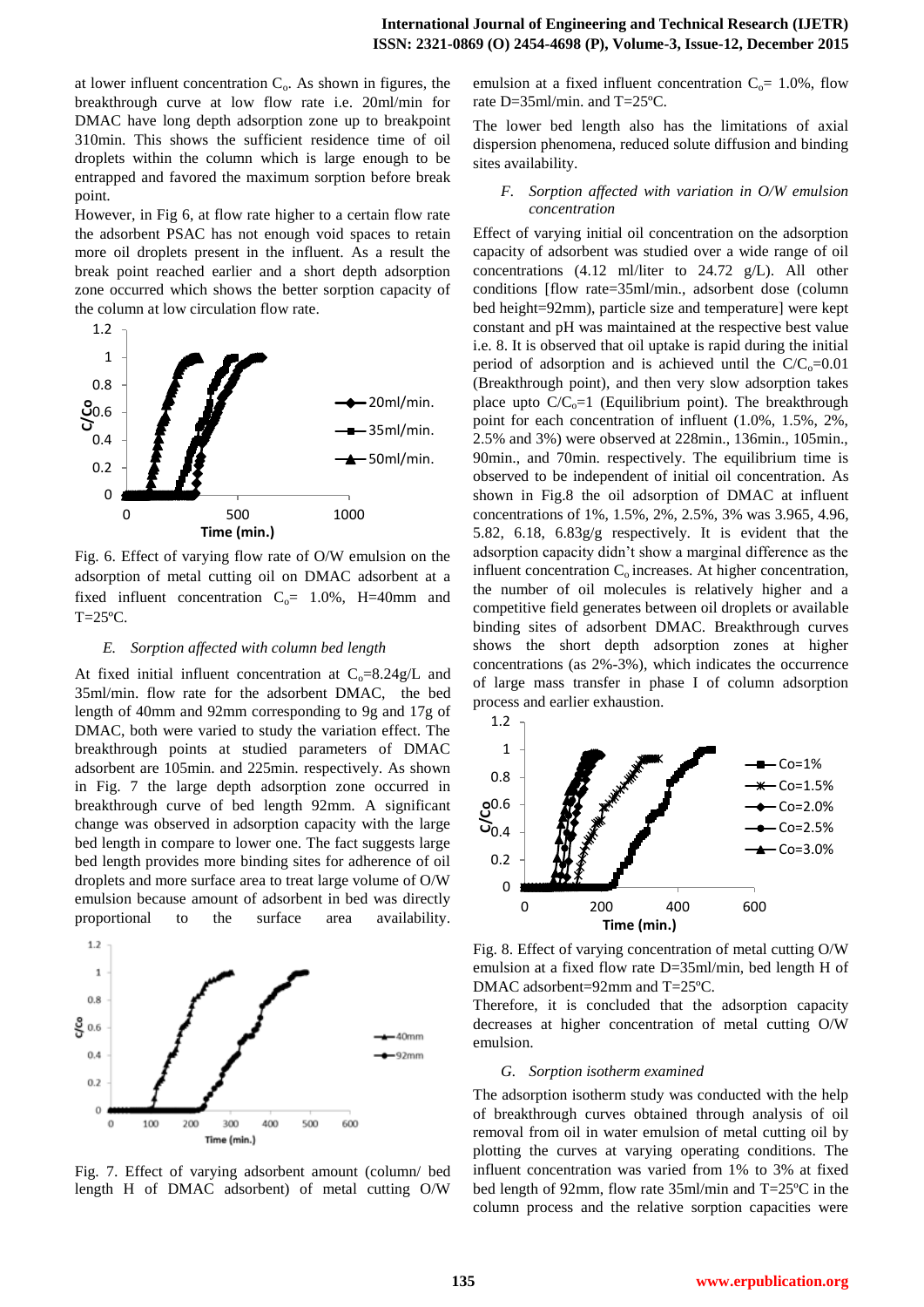measured at equilibrium and constant hold up. The adsorption of oil molecules on DMAC (solid phase) surface can be described by Langmuir and Freundlich adsorption isotherm [33].

The Langmuir isotherm model [34] assumes monolayer adsorption and usually represented as:

 $q_e = q_m bC_e/(1+bC_e)$  (1) Linearized form of above eq. is:

 $C_e/q_e = 1/(q_m b) + C_e/q_m$  (2)

 $q_e$  = value of adsorbate adsorbed per unit weight of adsorbent at equilibrium (g/g)

 $q_m$  = maximum adsorption capacity corresponding to monomolecular layer coverage (g/g)

 $C_e$  = adsorbate concentration at equilibrium (g/L)

b = Langmuir Constant

On plotting the graph between  $C_e/q_e$  and  $C_e$ , a linear graph is obtained which has an intercept and slope corresponding to b and  $q_m$  respectively. The essential feature of the isotherm is expressed in terms of separation factor or equation parameter  $R<sub>L</sub>$  calculated as:

$$
R_L = 1/(1+b.C_o) \tag{3}
$$

 $C<sub>o</sub>$  = initial concentration of adsorbate (metal cutting oil in water emulsion)

Value of  $R_L$  shows the favorability of isotherm [34].  $R_L=0$ indicates irreversible isotherm,  $R_L$  >1 shows unfavorable and  $0 < R<sub>L</sub> < 1$  indicates favorable isotherm.



Fig 9. Linearized Langmuir isotherm curve for adsorption of metal cutting oil to DMAC

Freundlich isotherm [34] model assumes multilayer adsorption and describes the equilibrium between adsorbed metal cutting oil in water emulsion and adsorbent at a fixed temperature. Freundlich isotherm equation has the form:  $q_e = K_F C_e^{-1/n}$  $(4)$ 

 $q_e$  = amount of removed oil per unit weight of adsorbent in g/g

 $C_e$  = adsorbate concentration in solution at equilibrium  $g/L$ 

 $K_F$  = adsorption capacity

 $n =$ sorption intensity

The above eq. can be written in its linearized form:

$$
Lnq_e = LnK_F + (1/n) LnC_e
$$
 (5)

 $K_F$  and n values are calculated from the graph (plotted between Ln  $q_e$  and Ln  $C_e$  from the equilibrium data). The isotherm would be favorable if n>1 and also indicated the heterogeneity of adsorption process. The adsorption parameters of linearized Langmuir and Freundlich isotherm model were obtained from experimental data plotted in Fig. 9 and Fig. 10 respectively. By considering the values of regression coefficient  $R^2$  from Table 2, both the models

produced approximately same values of  $R^2$  but it is slightly greater for Langmuir model, indicating better fitted model to the experimental data. The suitability of Langmuir isotherm model may also be supported by the fact that the active binding sites available on DMAC surface are distributed homogeneously. The total adsorption capacity  $q_m$  calculated by Fig. 9 was 10.53g/g. The essential feature of Langmuir isotherm model i.e. the separation factor  $R_L$ was also calculated with the help of Eq. 3, which gives the value of  $R_{\text{I}}$  in the range 0.61 lies between 0-1 also indicated the favorability of Langmuir isotherm.



Fig 11. Linearized Freundlich isotherm curve for metal cutting oil adsorption to DMAC.

Table 2. Langmuir and Freunlich isotherm parameters with linear regression coefficient

|    | Freundlich parameters<br>Langmuir parameters |  |        |
|----|----------------------------------------------|--|--------|
| 1m | 10.53g/g                                     |  | 1.45   |
|    | $0.0752$ dm <sup>3</sup> /g                  |  | 2.035  |
|    | 0 9931                                       |  | 0.9811 |

#### IV. CONCLUSION

The findings of the present work concludes that De-oiled Mustard cake also can be used as raw materials for the production of activated carbon by chemical activation using conc.  $H_2SO_4$ .

By analyzing the surface of prepared activated carbon after adsorption of metal cutting fluids through XRD, SEM and FTIR, the coating or film of oil was appeared on the surface of adsorbents. The experimental data showed that under studied conditions the sorption directly correlated with the mass of adsorbent H and concentration Co and reversely related with flow rate D. Langmuir adsorption isotherm shows better fitness than Freundlich isotherm. This analysis suggested monolayer adsorption of oil on homogeneous surface of DMAC. This shows the successful adsorption of metal cutting fluids on this new adsorbent, which is not more costly and easily prepared by chemical activation and also available abundantly in local area as a waste material.

#### REFERENCES

- (1) A. Cambiella, E. Ortea, G. Rios, J. M. Benito, C. Pazos, J. Coca, (2006), "Treatment of o/w emulsion: Performance of a sawdust bed filter," *J. of Hazard. Mater.*, **B131**, 195-199.
- (2) C. O. Adenipekum, A. R. Ipeaiyeda, A. J. Olayonwa, (2013), "Bioremediation of soil contaminated with spent and fresh cutting fluids by *Pleurotus Pulmonarius (fries) quelet," Afr. J. of Biotechnology*, **12(42)**, 6091- 6097.